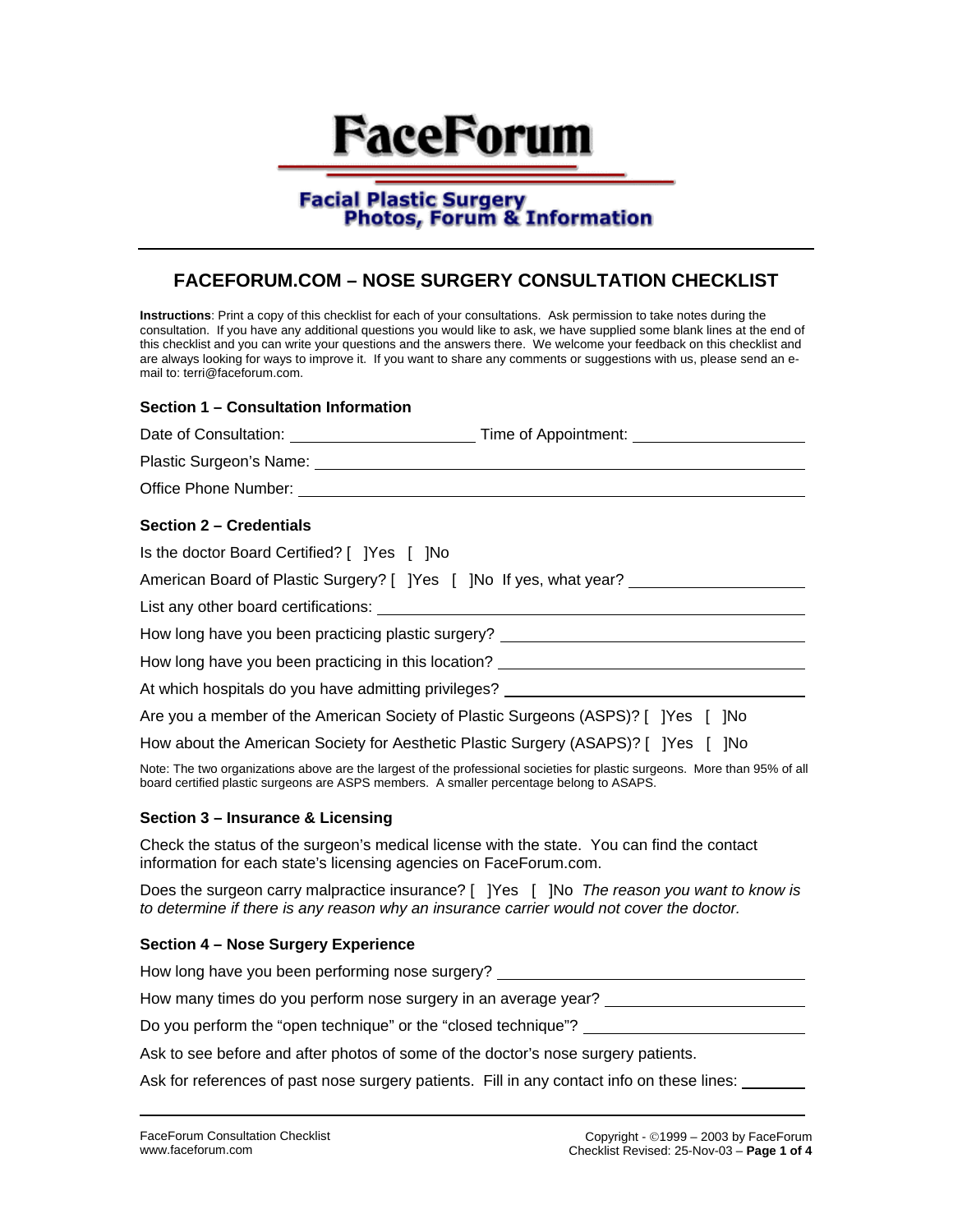#### **Section 5 – Surgical Facilities**

Where will my nose surgery be performed?

Is the surgical facility accredited? [ ]Yes [ ]No If yes, by whom?

If you would like, ask for a tour of the surgery facilities after your consultation.

#### **Section 6 – Your Medical Conditions & Medications**

Ask if there are any medical conditions which would prevent you from getting nose surgery. (See the list on FaceForum.)

Write down any of your existing medical conditions so you can discuss them with the plastic surgeon.

Make a list of the medications you are taking and share them with the doctor. Don't forget to include vitamins and other supplements because they can sometimes cause interactions with anesthesia or other medications your doctor may prescribe.

#### **Section 7 – Nose Surgery Costs**

What is the cost for the surgery?

Does this include the costs of anesthesia, surgical facilities, etc.? [ ]Yes [ ]No If the answer is No, what are the additional costs?

Do I need to purchase any medications? [ ]Yes [ ]No If yes, Cost?

Do I need to purchase any supplies for my recovery, such as cold packs, nasal sprays, etc?

[ ]Yes [ ]No If yes, what do I need to buy and what is the cost?

| Are there fees for follow-up visits? [ ]Yes \$ | [ ]No |
|------------------------------------------------|-------|
|                                                |       |

When is payment due? Deposit (Date & Amount) \_\_\_\_\_\_\_\_\_\_\_

Final payment (Date & Amount)

What is your cancellation and refund policy?

If you are interested in learning about financing for your procedure, ask about it.

#### **Section 8 – Anesthesia**

What type of anesthesia will you use?

Who will administer the anesthesia?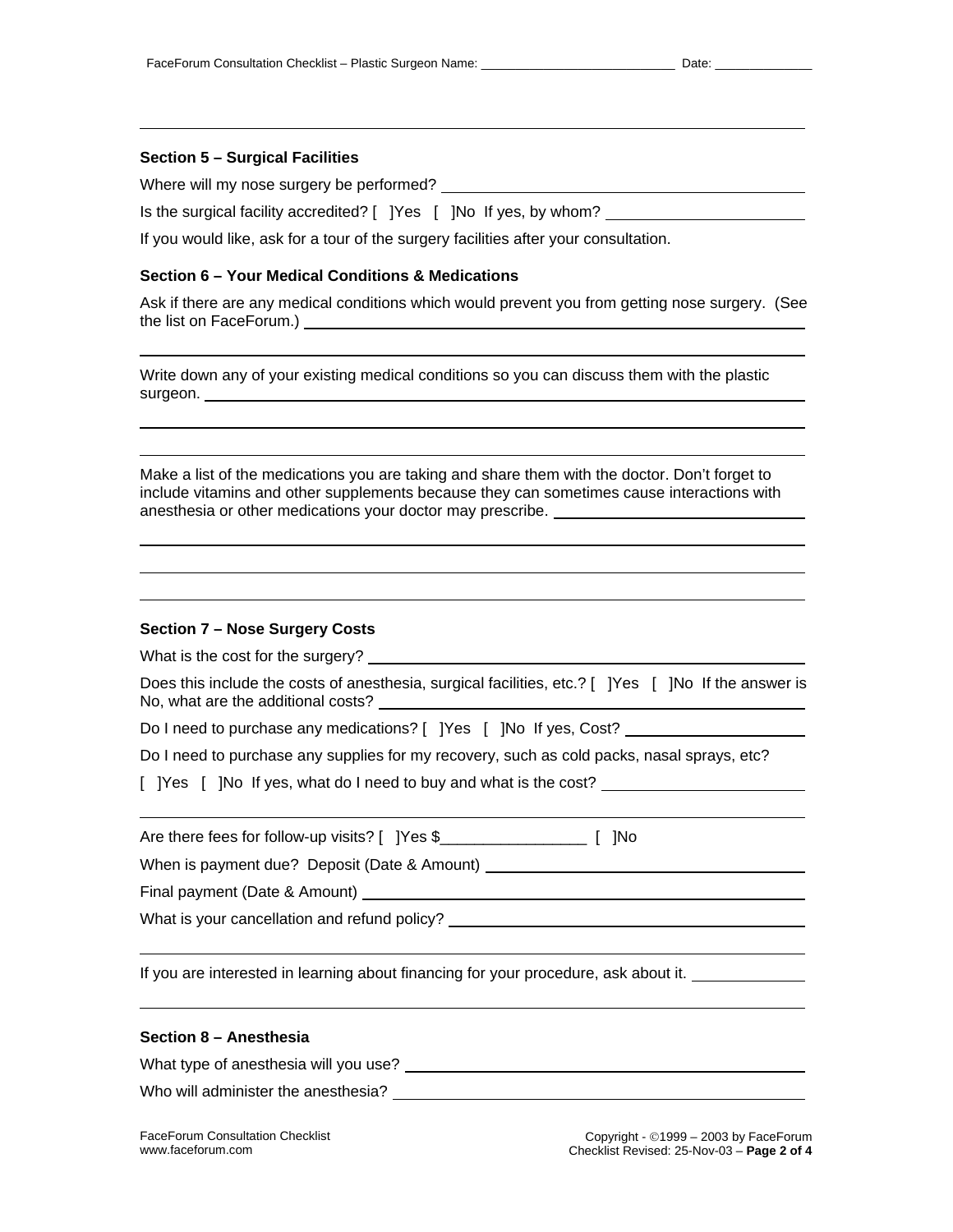## What are their credentials?

Note: You can often check these credentials with the same organization that does medical licensing in your state. See FaceForum for more details.

Are there any special instructions I will need to follow for the anesthesia, such as eating/drinking or medication restrictions?

How can I expect to feel after waking and will I need a ride home? \_\_\_\_\_\_\_\_\_\_\_\_\_

#### **Section 9 – The Nose Surgery Procedure**

Ask for a description of the procedure and record any notes here:

How long will the it take? \_\_\_\_\_\_\_\_\_\_

How long before surgery must I arrive?

How much time will I be in recovery before I can leave for home?

In your experience, what kind of complications and complication rates have you seen? \_\_\_\_\_\_\_

# **Section 10 – Post-Operative Care**

Are there any special instructions I should follow once I get home? (Note: You will usually getting a printed instruction sheet.)

Are there any supplies I should buy and keep on hand for my recovery?

Will I need any special assistance in the days following surgery?

What kinds of things should I be on the alert for that would indicate an emergency for which I should contact you?

What are your emergency contact numbers?